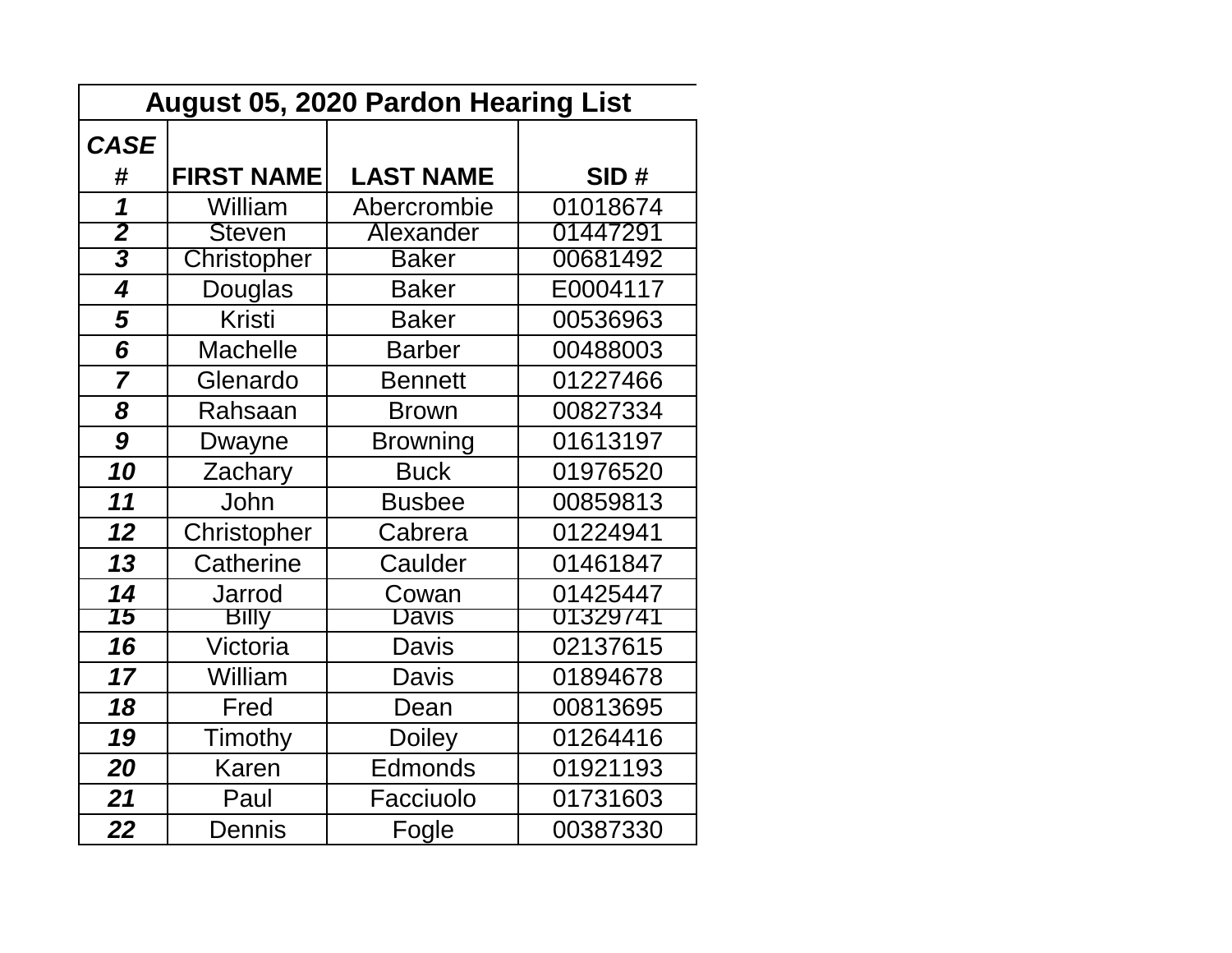| 23 | <b>Kwan</b>     | Garner          | 01077122 |
|----|-----------------|-----------------|----------|
| 24 | <b>Hattie</b>   | Goodwin         | 01720787 |
| 25 | Darryl          | Grant           | 01470684 |
| 26 | <b>Tekisha</b>  | Greene          | 01782670 |
| 27 | <b>Brent</b>    | Harper          | 00561798 |
| 28 | William         | <b>Harrison</b> | 01104640 |
| 29 | Kobe            | <b>Hawkins</b>  | 01111004 |
| 30 | Randolph        | Haymon          | 00612466 |
| 31 | Corey           | <b>Haynes</b>   | 01343816 |
| 32 | <b>Brandon</b>  | Hogg            | 01741900 |
| 33 | Gary            | Kammendienen    | 01046803 |
| 34 | Christopher     | .anteon         | 02098341 |
| 35 | Vanessa         | Lee             | 00713589 |
| 36 | Christopher     | Long            | 01448131 |
| 37 | Michael         | Lorenzoni       | 01374618 |
| 38 | Joshua          | Moore           | 01887815 |
| 39 | <b>Kristi</b>   | Moore           | 01536158 |
| 40 | Sidney          | Moorer          | 01103206 |
| 41 | <b>Russell</b>  | <b>Morris</b>   | 00253026 |
| 42 | Donald          | Nothdurft       | 02300133 |
| 43 | Curtis          | Parrott         | 01229823 |
| 44 | <b>Jermaine</b> | Peddie          | 01708147 |
| 45 | Amanda          | <b>Phillips</b> | 01646504 |
| 46 | David           | Pierce          | 01310812 |
| 47 | Kimberly        | <b>Ratliff</b>  | 00420487 |